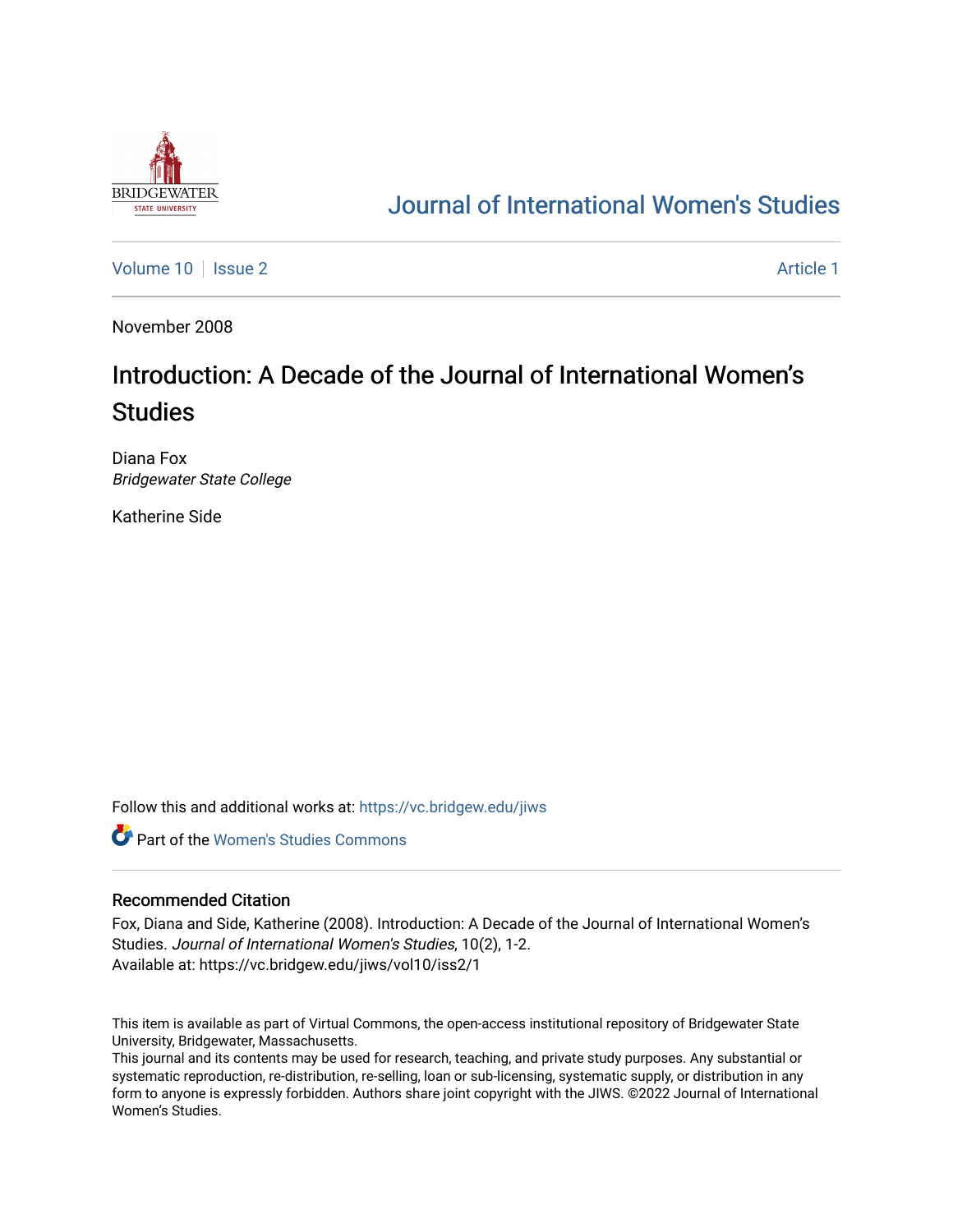## **Introduction: A Decade of the Journal of International Women's Studies**

By Diana Fox and Katherine Side, JIWS Editors

Ten years ago, the first issue of the *Journal of International Women's Studies* (JIWS) was launched on the web site of the Massachusetts College of Liberal Arts (MC:LA), a small, four-year, state college in northwestern Massachusetts. At the time, I (Diana Fox) was director of the Susan B. Anthony Women's Center at the College, when two seemingly disparate concerns fortunately collided leading to the creation of the JIWS. The first pertained to my role as new director of the Women's Center where one of my main goals, shared by the Women's Studies faculty, was to find a way to help our Women's Studies students understand the critical link between the twin missions of feminism—scholarship and activism. A second concern emerged when I travelled to Havana, Cuba in 1998 for an international Women's Studies conference, where I learned from women faculty at the University of Havana how isolated they felt from other Women's Studies scholars around the world, because of their limited access to print publications, not to mention restrictions on their own travel. When I returned to MCLA, inspired by the potential for web publications, I created the JIWS with a group of new editors recruited from online publicity. The first issue was launched in 1998, with a very local objective in mind: to assist our students in connecting the abstract theories of gender inequality to the experiences, struggles and achievements of women worldwide; and a transnational agenda: to forge international connections, understanding and opportunities through open-access web publishing. In this sense, the JIWS itself was conceived as an embodiment of scholarship and activism: we defined its mission as an effort to articulate and analyze intersectional relationships across conventional divides of global North/South publishing; "Western" and "Third World" feminisms; graduate students and established scholars; as well as encouraging feminist partnerships between women and men as "comrades in struggle" as bell hooks has urged in her 1984 book published by South End Press, *Feminist Theory: From Margin to Center*.

Since moving to its new website on the Bridgewater State College server in 2000 when I assumed a tenure track position there, we have published articles from around the world, by scholars, activists and scholar-activists; by women and men and transgendered persons; by graduate students and faculty. From the beginning we sought to incorporate a wide array of multi- and interdisciplinary scholarship and a range of strategies for change harnessed by activists globally. Given this diversity of topics, one commonality running through all our articles is their analysis and challenge of taken-for-granted categories including "woman" and "gender."

 One of the JIWS editors, Katherine Side, Head of the Department of Women's Studies at Memorial University, Newfoundland, Canada, who has been on the editorial board since the JIWS was founded, has the following to say about the development of the JIWS over the past decade:

"The inaugural issue in 1998, a slim issue which included three articles and one piece of creative work, indicated a promising start. The latest issue, Volume 10, Issue 1, October 2008, collaboratively published with *Wagadu: A Journal of Transnational Women's and Gender Studies,* makes our links with wider feminist

Journal of International Women's Studies Vol. 10 #2 November 2008 1

1